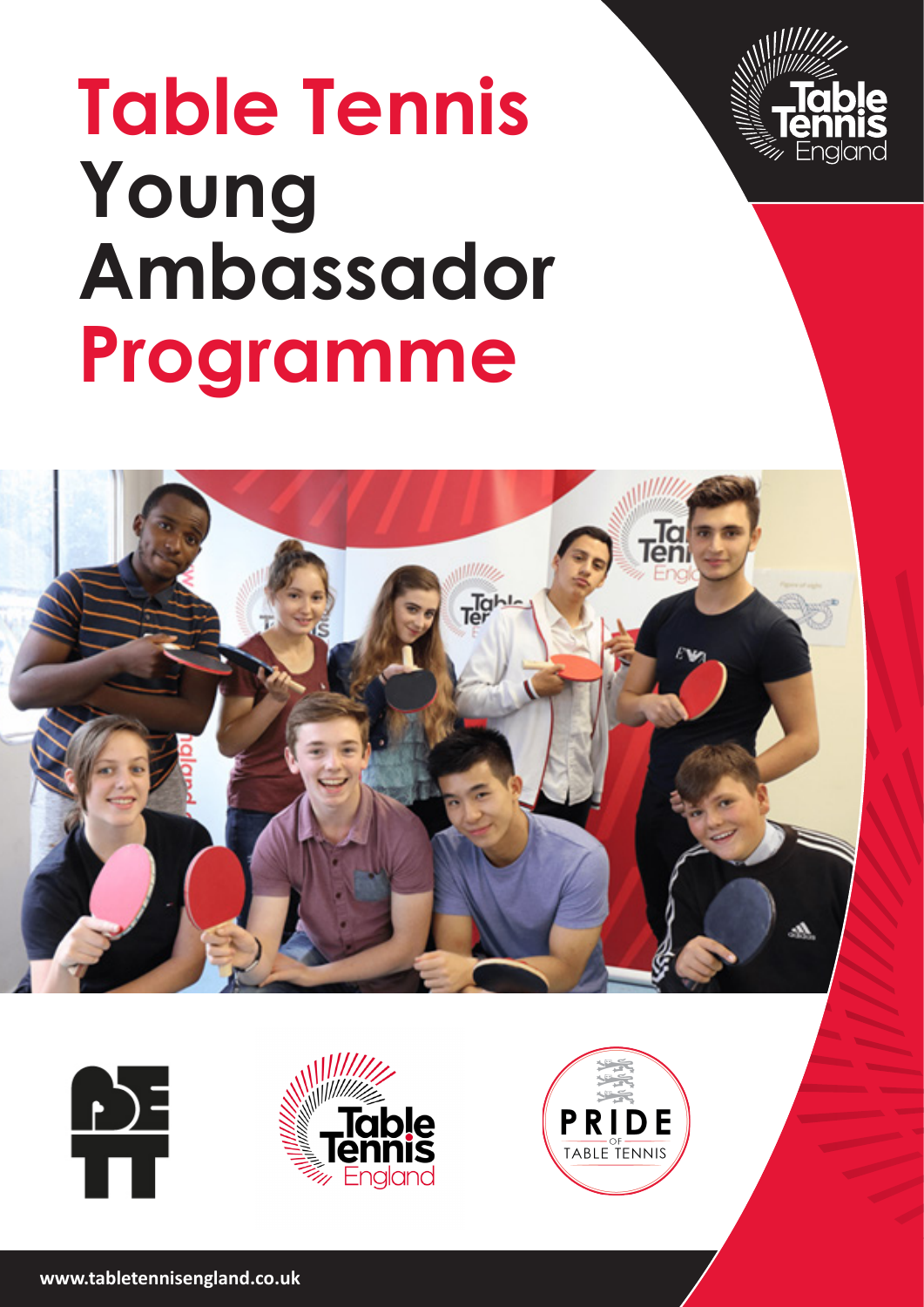## **Introduction**



**Welcome to the new-look Table Tennis England Young Ambassador Programme (TTYA). The programme is part of Table Tennis England's commitment to support our volunteer workforce and aims to increase the amount of young people (14-25 year olds) volunteering in clubs.**

Our current Young Ambassadors have done an excellent job promoting table tennis in their communities with a vast range of activities and methods, be it by delivering fundraising competitions and events, conducting radio interviews and acting as the voice of young people within the sport.

We now wish to build on their success and empower more young people to actively shape the future of the sport by getting involved in volunteering at local clubs across the country. Volunteers are essential to our sport and we wish to help existing volunteers by bringing new skills to voluntary club committees and ensuring future generations can continue to access great table tennis experiences for years to come.

This is the latest programme to be released under the Be TT 'banner', the new Table Tennis England support programme, designed to build better experiences across our sport.

### **Why Get Involved?**

**The TTYA programme aims to benefit both young people looking for great volunteering experiences and table tennis clubs looking for a few extra pairs of hands**.

#### **For a club:**

Almost all grassroots clubs rely on volunteers to make sport happen, 7 out of 10 of those clubs identified that they currently need more people helping out. Clubs need to consider how, and who, the club will be supported by in the future. Engaging young volunteers can offer energy, a fresh perspective, and will often attract other young volunteers who will contribute to a positive club culture. Encouraging young volunteers to engage in all aspects of your club will provide an opportunity for:

- Other younger players to feedback their club views to someone closer to their own age, bridging any perceived age gap which may have a subsequent positive influence on youth participation and retention
- Provide a new outlook, voice and ideas to your existing committee

#### **Table Tennis Young Ambassador Programme**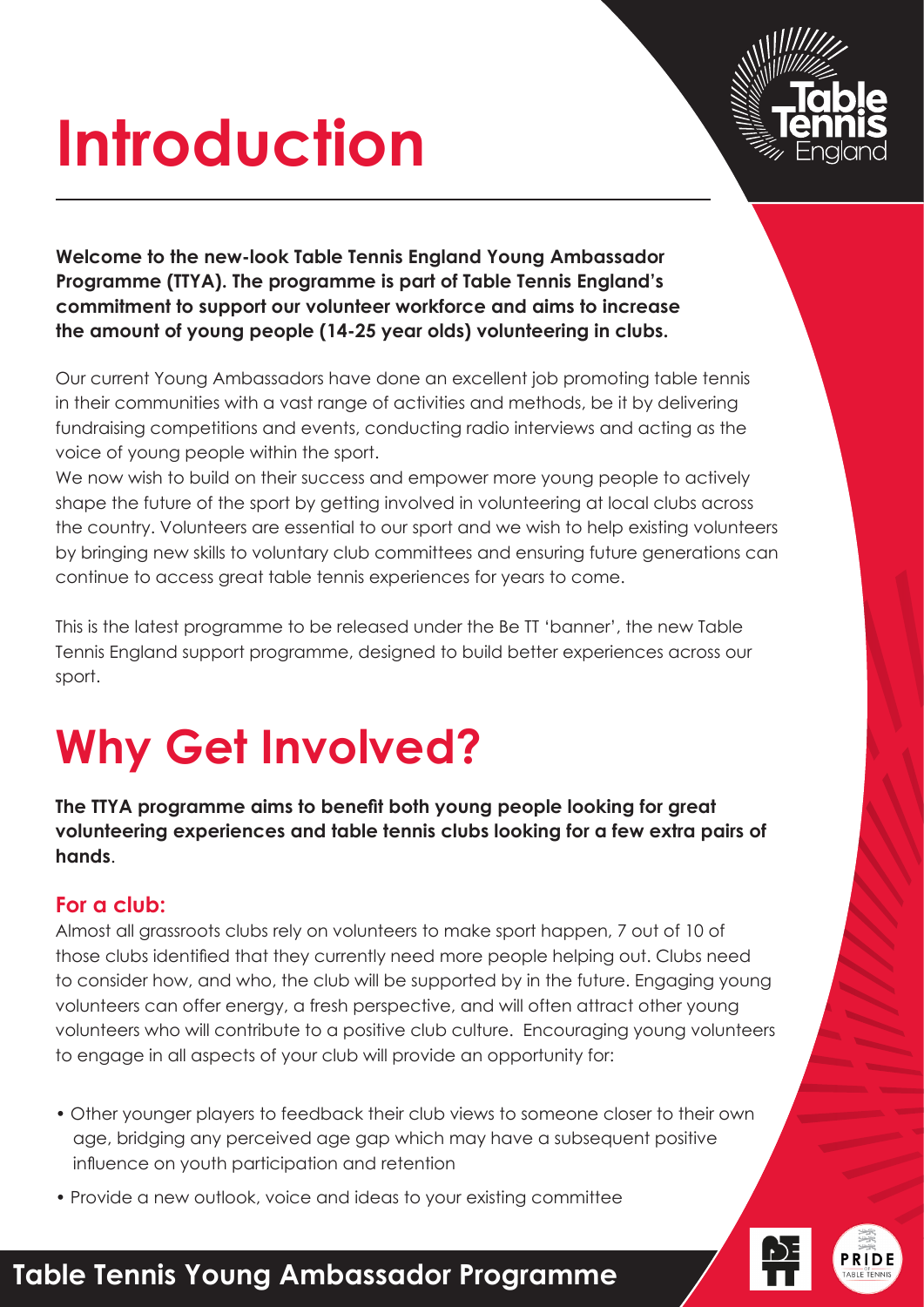- Bring new skills to your club committee or workforce
- Lighten the workload of existing volunteers
- Help with succession planning for your club



Young Ambassadors will be required to submit evidence to receive their incentives by registering for the TTYA programme on the Vinspired website. Incentives will be made available to Young Ambassadors who reach the following milestones:

- 10 hours: £95 bursary for a UKCC Level 1 Coaching Table Tennis course or full bursary for Level 1 Umpire course.\*\*
- 30 hours: TTYA sport shirt
- 50 hours: TTYA hoodie, certificate and special recognition from Table Tennis England

For all levels, Young Ambassadors will receive a Vinspired certificate.



*\*Incentives for Young Ambassadors will be purchased by Table Tennis England for the first three Young Ambassadors enrolled on the scheme at Premier Clubs only subject to available funding on a first come first serve basis. There is no limit to the amount of Young Ambassadors per club, but clubs must commit to funding Young Ambassador incentives past the first three if a Premier Club, or all incentives if not a Premier Club. Young Ambassador kit will be available for purchase on the Table Tennis England website on the Young Ambassador page. For more information on how to become a Premier Club: https://tabletennisengland.co.uk/clubs/clubs-guidance/club-affiliation/ \*\* Bursaries will be paid to clubs upon their Young Ambassador(s) completing their chosen course.*



#### **Table Tennis Young Ambassador Programme**